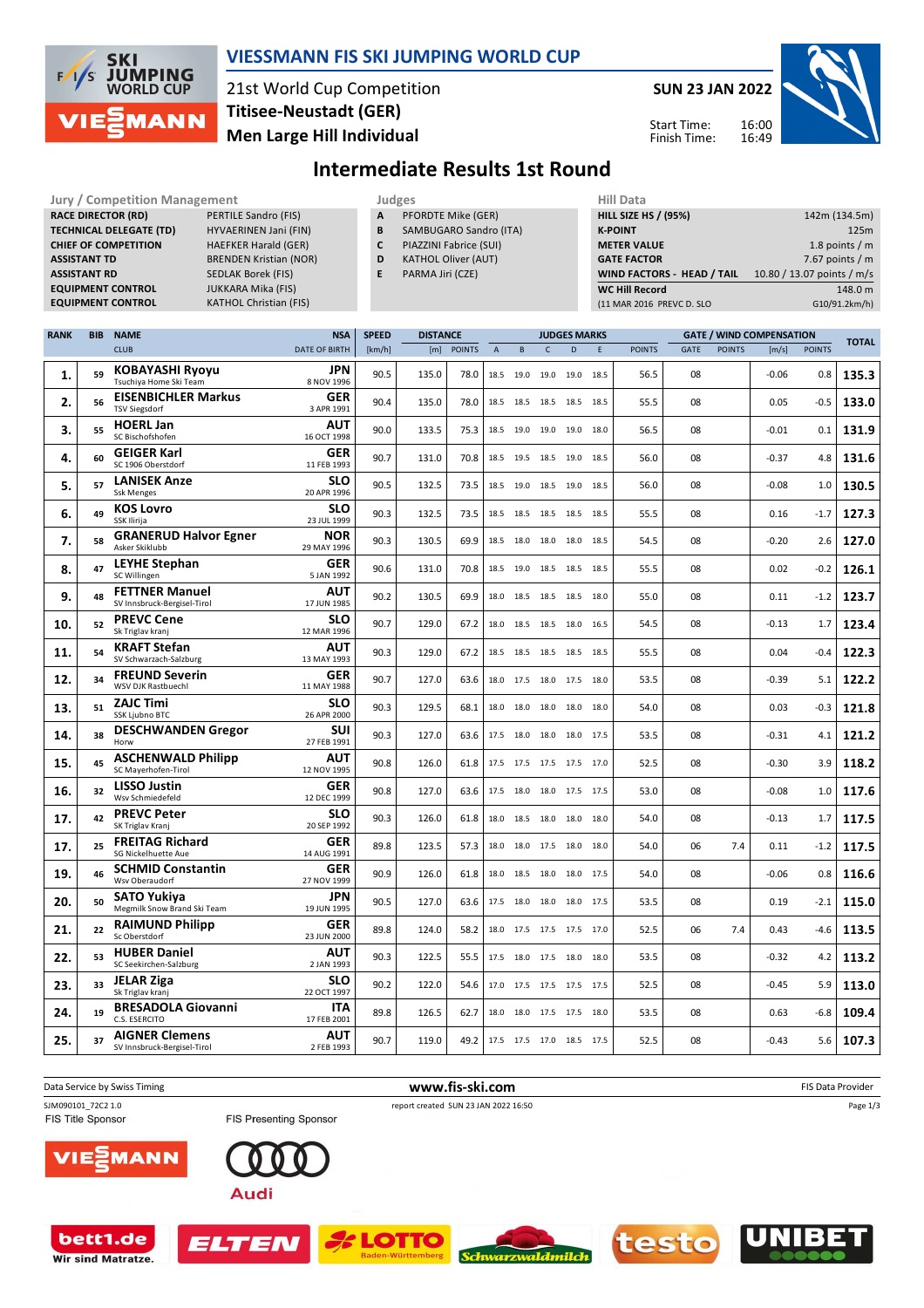

## **VIESSMANN FIS SKI JUMPING WORLD CUP**

21st World Cup Competition **Men Large Hill Individual Titisee-Neustadt (GER)**

**SUN 23 JAN 2022**





## **Intermediate Results 1st Round**

| <b>RANK</b> | <b>BIB</b>              | <b>NAME</b><br><b>SPEED</b><br><b>DISTANCE</b><br><b>JUDGES MARKS</b><br><b>NSA</b> |                           |        |       |               | <b>GATE / WIND COMPENSATION</b> |           |              |                              | <b>TOTAL</b> |               |      |               |         |               |       |
|-------------|-------------------------|-------------------------------------------------------------------------------------|---------------------------|--------|-------|---------------|---------------------------------|-----------|--------------|------------------------------|--------------|---------------|------|---------------|---------|---------------|-------|
|             |                         | <b>CLUB</b>                                                                         | <b>DATE OF BIRTH</b>      | [km/h] | [m]   | <b>POINTS</b> | $\boldsymbol{\mathsf{A}}$       | B         | $\mathsf{C}$ | D                            | E            | <b>POINTS</b> | GATE | <b>POINTS</b> | [m/s]   | <b>POINTS</b> |       |
| 26.         | 41                      | <b>NAKAMURA Naoki</b><br>Tokai University Sapporo Ski Club                          | JPN<br>19 SEP 1996        | 90.2   | 120.0 | 51.0          |                                 | 17.5 18.0 |              | 17.5 17.5 17.5               |              | 52.5          | 08   |               | $-0.19$ | 2.5           | 106.0 |
| 27.         | 13                      | <b>KOUDELKA Roman</b><br>LSK Lomnice nad Popelkou - Dukla                           | <b>CZE</b><br>9 JUL 1989  | 89.9   | 121.5 | 53.7          |                                 |           |              | 17.5 17.5 17.5 17.5 18.0     |              | 52.5          | 08   |               | 0.04    | $-0.4$        | 105.8 |
| 28.         | 18                      | <b>STEKALA Andrzej</b><br>Azs Zakopane                                              | <b>POL</b><br>30 JUN 1995 | 90.1   | 126.5 | 62.7          |                                 |           |              | 17.5 17.5 18.0 17.5 17.5     |              | 52.5          | 08   |               | 0.91    | $-9.8$        | 105.4 |
| 29.         | 44                      | <b>TSCHOFENIG Daniel</b><br>SV Achomitz-Zahomc                                      | <b>AUT</b><br>28 MAR 2002 | 90.1   | 117.0 | 45.6          |                                 | 17.0 16.5 |              | 17.0 17.0 17.0               |              | 51.0          | 08   |               | $-0.64$ | 8.4           | 105.0 |
| 30.         | 39                      | <b>KLIMOV Evgenii</b><br>Perm / Moscow RGSH Stolica                                 | <b>RUS</b><br>3 FEB 1994  | 90.2   | 118.5 | 48.3          |                                 |           |              | 17.5 17.5 17.5 17.5 17.0     |              | 52.5          | 08   |               | $-0.21$ | 2.7           | 103.5 |
| 31.         | 43                      | <b>PASCHKE Pius</b><br>WSV Kiefersfelden                                            | <b>GER</b><br>20 MAY 1990 | 90.0   | 118.5 | 48.3          |                                 | 17.0 17.0 |              | 17.0 17.0 16.5               |              | 51.0          | 08   |               | $-0.29$ | 3.8           | 103.1 |
| 32.         | 26                      | <b>BOYD-CLOWES Mackenzie</b><br>Altius Nordic Ski Club                              | <b>CAN</b><br>13 JUL 1991 | 90.0   | 114.5 | 41.1          |                                 | 16.5 16.5 |              | 17.0 17.0 17.0               |              | 50.5          | 06   | 7.4           | $-0.22$ | 2.9           | 101.9 |
| 33.         | 35                      | <b>ITO Daiki</b><br>Megmilk Snow Brand Ski Team                                     | <b>JPN</b><br>27 DEC 1985 | 90.5   | 117.5 | 46.5          |                                 |           |              | 17.5 17.5 17.0 17.5 17.0     |              | 52.0          | 08   |               | $-0.25$ | 3.3           | 101.8 |
| 34.         | 40                      | <b>KOBAYASHI Junshiro</b><br>Megmilk Snow Brand Ski Team                            | JPN<br>11 JUN 1991        | 89.9   | 117.5 | 46.5          |                                 |           |              | 17.5 17.0 17.0 17.5 17.0     |              | 51.5          | 08   |               | $-0.20$ | 2.6           | 100.6 |
| 35.         | 36                      | <b>AMMANN Simon</b><br><b>SSC Toggenburg</b>                                        | <b>SUI</b><br>25 JUN 1981 | 90.1   | 117.0 | 45.6          |                                 |           |              | 17.0 16.5 17.0 17.0 16.5     |              | 50.5          | 08   |               | $-0.31$ | 4.1           | 100.2 |
| 36.         | $\overline{\mathbf{3}}$ | <b>KOT Maciej</b><br>AZS Zakopane                                                   | <b>POL</b><br>9 JUN 1991  | 90.1   | 117.5 | 46.5          |                                 |           |              | 17.0 17.0 17.0 17.0 17.5     |              | 51.0          | 08   |               | $-0.18$ | 2.4           | 99.9  |
| 37.         | 11                      | <b>MURANKA Klemens</b><br>TS Wisla Zakopane                                         | <b>POL</b><br>31 AUG 1994 | 90.1   | 118.5 | 48.3          |                                 | 17.5 17.5 |              | 17.0 17.5 17.5               |              | 52.5          | 08   |               | 0.11    | $-1.2$        | 99.6  |
| 38.         | $\mathbf{1}$            | <b>SIEGEL David</b><br>SV Baiersbronn                                               | <b>GER</b><br>28 AUG 1996 | 90.7   | 118.0 | 47.4          |                                 |           |              | 16.5 16.5 16.5 17.0 17.0     |              | 50.0          | 08   |               | $-0.10$ | 1.3           | 98.7  |
| 39.         | 27                      | <b>AIGRO Artti</b><br>Pohjakotkas                                                   | EST<br>29 AUG 1999        | 89.6   | 119.0 | 49.2          |                                 | 16.5 16.0 | 16.5         | 16.0 16.0                    |              | 48.5          | 08   |               | $-0.07$ | 0.9           | 98.6  |
| 40.         | 4                       | <b>NOUSIAINEN Eetu</b><br>Puijo Ski club                                            | <b>FIN</b><br>29 APR 1997 | 90.0   | 116.0 | 43.8          |                                 |           |              | 17.0 17.0 17.0 17.0 17.5     |              | 51.0          | 08   |               | $-0.20$ | 2.6           | 97.4  |
| 41.         | 30                      | <b>KYTOSAHO Niko</b><br>Paimion urheilijat                                          | <b>FIN</b><br>18 DEC 1999 | 90.1   | 116.5 | 44.7          |                                 |           |              | 17.0 17.0 17.0 17.0 17.0     |              | 51.0          | 08   |               | $-0.07$ | 0.9           | 96.6  |
| 41.         | 28                      | <b>SATO Keiichi</b><br>Megmilk Snow Brand Ski Team                                  | <b>JPN</b><br>27 JUL 1997 | 90.1   | 116.5 | 44.7          |                                 |           |              | 17.5 17.5 17.0 17.5 17.0     |              | 52.0          | 08   |               | 0.01    | $-0.1$        | 96.6  |
| 43.         | 23                      | <b>ZNISZCZOL Aleksander</b><br>WSS Wisla                                            | <b>POL</b><br>8 MAR 1994  | 89.4   | 113.0 | 38.4          |                                 |           |              | 17.0 17.0 17.0 17.0 16.5     |              | 51.0          | 06   | 7.4           | 0.23    | $-2.5$        | 94.3  |
| 44.         | 6                       | <b>BJOERENG Joacim Oedegaard</b><br>Roeykenhopp                                     | <b>NOR</b><br>14 DEC 1995 | 90.0   | 114.0 | 40.2          |                                 |           |              | 17.0  16.5  16.5  16.5  17.0 |              | 50.0          | 08   |               | $-0.16$ | 2.1           | 92.3  |
| 45.         | 29                      | <b>WOLNY Jakub</b><br>LKS Klimczok Bystra                                           | <b>POL</b><br>15 MAY 1995 | 89.9   | 116.0 | 43.8          |                                 | 16.0 16.0 |              | 16.5 16.0 15.5               |              | 48.0          | 08   |               | $-0.02$ | 0.3           | 92.1  |
| 46.         | $\mathbf{R}$            | <b>MALTSEV Kevin</b><br>Elva Skiclub                                                | EST<br>4 JUL 2000         | 89.5   | 109.0 | 31.2          |                                 | 16.0 16.5 |              | 17.0 16.5 16.5               |              | 49.5          | 08   |               | $-0.04$ | 0.5           | 81.2  |
| 47.         | 24                      | <b>AALTO Antti</b><br>Kiteen Urheilijat                                             | <b>FIN</b><br>2 APR 1995  | 89.4   | 105.0 | 24.0          |                                 | 16.5 16.0 | 16.5         | 16.0 15.5                    |              | 48.5          | 06   | 7.4           | 0.14    | $-1.5$        | 78.4  |
| 48.         | 21                      | <b>PEDERSEN Robin</b><br>Stalkameratene II                                          | <b>NOR</b><br>31 AUG 1996 | 89.3   | 103.0 | 20.4          |                                 | 15.5 15.5 |              | 16.0 15.5 15.5               |              | 46.5          | 06   | 7.4           | 0.30    | $-3.2$        | 71.1  |
| 49.         | 17                      | <b>CECON Francesco</b><br>BACHMANN SPORT COLLEGE S.S.D. A R.L                       | <b>ITA</b><br>13 NOV 2001 | 89.8   | 102.0 | 18.6          |                                 | 15.0 15.5 | 16.0         | 16.0 15.0                    |              | 46.5          | 08   |               | 0.04    | $-0.4$        | 64.7  |
| 50.         | 15                      | <b>RINGEN Sondre</b><br><b>Baekkelagets SK</b>                                      | <b>NOR</b><br>9 OCT 1996  | 89.4   | 97.0  | 9.6           |                                 |           |              | 14.0 14.0 14.0 15.0 14.0     |              | 42.0          | 08   |               | $-0.18$ | 2.4           | 54.0  |